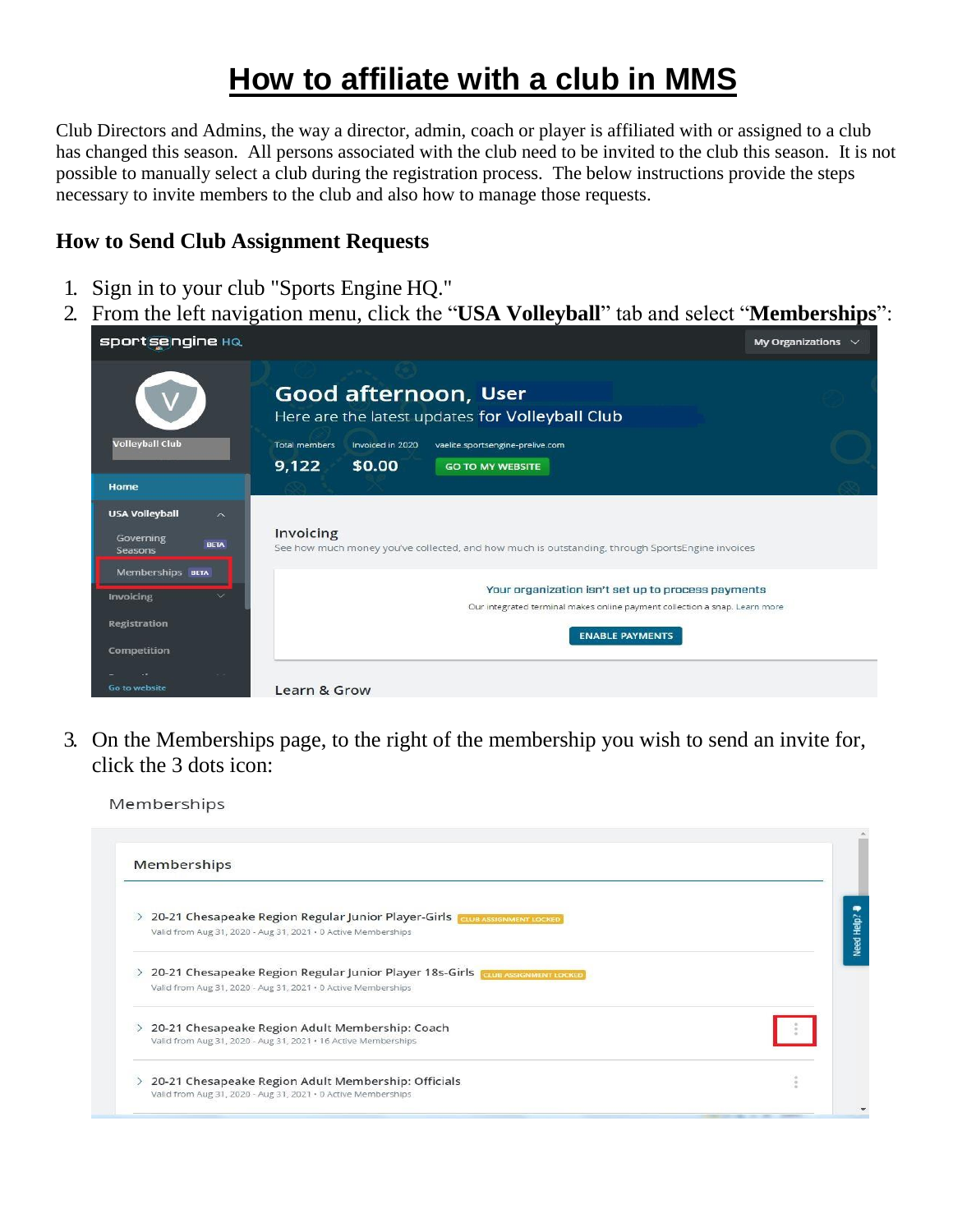# 4. Select the "Send Club Assignment Request" option:

#### Memberships

| $\rightarrow$ | 20-21 Chesapeake Region Regular Junior Player-Girls CLUB ASSIGNMENT LOCKED<br>Valid from Aug 31, 2020 - Aug 31, 2021 · 0 Active Memberships | View Ineligible (3)<br>View Active Eligibility (16) |
|---------------|---------------------------------------------------------------------------------------------------------------------------------------------|-----------------------------------------------------|
|               | 20-21 Chesapeake Region Regular Junior Player 18s-Girls CLUB ASSIGNMENT LOCKED                                                              | View Members (16)<br>Send Club Assignment Request   |
|               | Valid from Aug 31, 2020 - Aug 31, 2021 · 0 Active Memberships                                                                               | Manage Club Assignment Requests                     |
|               | 20-21 Chesapeake Region Adult Membership: Coach<br>Valid from Aug 31, 2020 - Aug 31, 2021 · 16 Active Memberships                           |                                                     |

5. On the pop-up dialog box, search for people in your directory by typing their name in the "To" box and selecting them from the list that appears (multiple requests can be sent at a time). Click "Send" once completed.

**Note:** Participants must already exist within your directory to send club assignment requests. (You can directly add a person to your directory.)

| Send Club Assignment Request $_{\odot}$                                                                                                                                                                                                                                                                   |             |
|-----------------------------------------------------------------------------------------------------------------------------------------------------------------------------------------------------------------------------------------------------------------------------------------------------------|-------------|
| From                                                                                                                                                                                                                                                                                                      |             |
| Club Admin, Volleyball Club                                                                                                                                                                                                                                                                               |             |
| To                                                                                                                                                                                                                                                                                                        |             |
|                                                                                                                                                                                                                                                                                                           |             |
| Participants must already exist within your directory.                                                                                                                                                                                                                                                    |             |
| Subject                                                                                                                                                                                                                                                                                                   |             |
| Accept your assignment to Wolleyball Club                                                                                                                                                                                                                                                                 |             |
| Message                                                                                                                                                                                                                                                                                                   |             |
| Welcomet<br>e Volleyball Club is requesting you to be assigned to their club for<br>the current Chesapeake Region Volleyball season. To secure your<br>assignment, click the accept button below. If you will not be participating<br>», you can simply ignore this email.<br>with VCHRVA Volleyball Club |             |
| Add a custom message (optional)                                                                                                                                                                                                                                                                           |             |
| Please be aware of Chesapeake Region Volleyball's policies as your<br>assignment cannot be changed after acceptance. Only accept this                                                                                                                                                                     |             |
| assignment if you will be participating with this club this season.                                                                                                                                                                                                                                       |             |
| If you don't currently have 20-21 Chesapeake Region Adult Membership:<br>Coach, you will be required to purchase one when accepting this<br>assignment.                                                                                                                                                   |             |
|                                                                                                                                                                                                                                                                                                           |             |
| CANCEL                                                                                                                                                                                                                                                                                                    | <b>SEND</b> |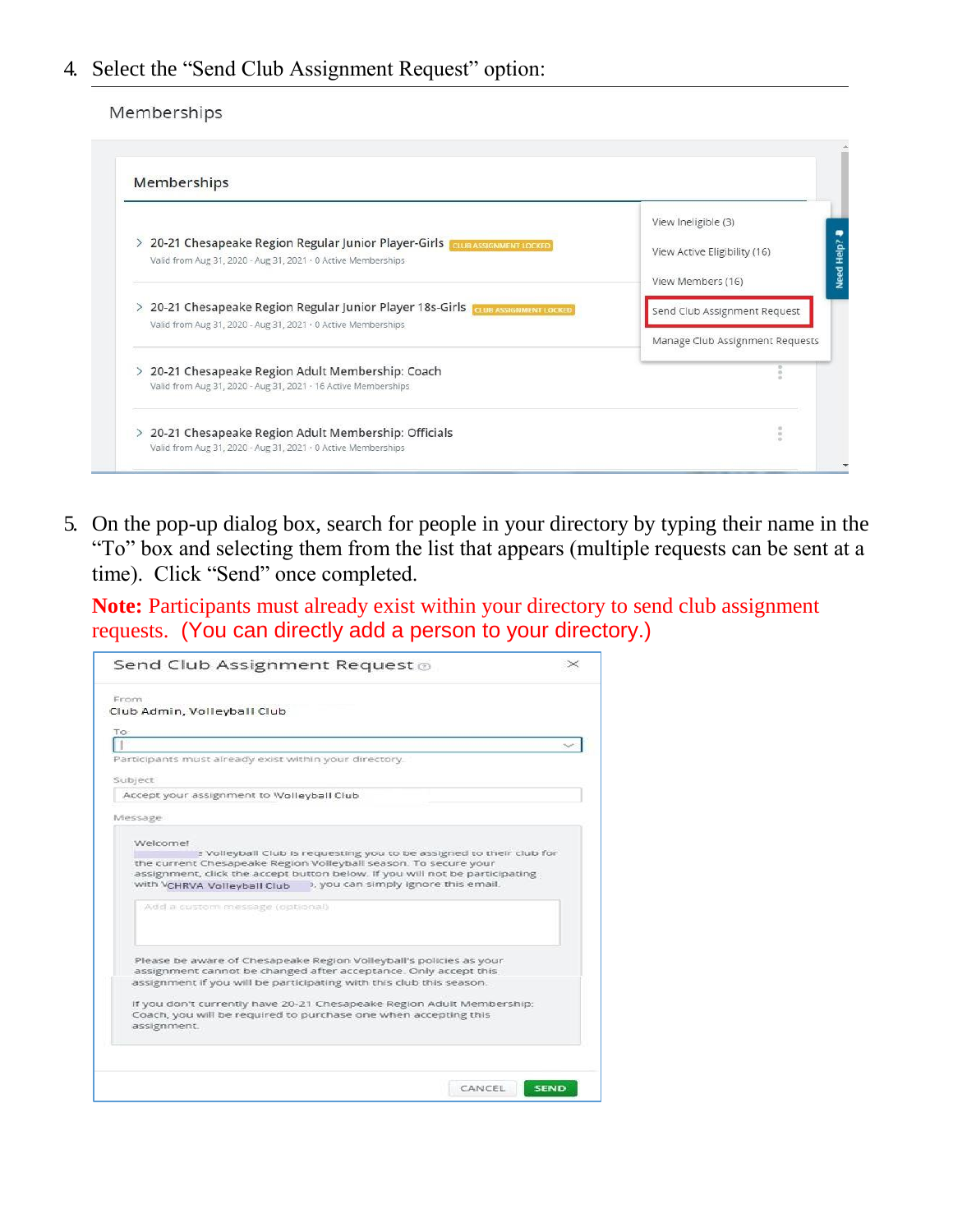6. Members who receive the invite have the option to accept or not. Once accepted they will be affiliated with and locked into the club. Any additional membership invitations sent will require approval from USAV or the Region.

# **Managing Club Assignment Requests**

- 1. Sign in to your club "Sports Engine HQ."
- 2. From the left navigation menu, click the "**USA Volleyball**" tab and select "**Memberships**":

| <b>sportsengine HQ</b>                                                                  |                                                                                                                                  | My Organizations $\sim$ |
|-----------------------------------------------------------------------------------------|----------------------------------------------------------------------------------------------------------------------------------|-------------------------|
|                                                                                         | Good afternoon, User<br>Here are the latest updates for Volleyball Club                                                          |                         |
| <b>Volleyball Club</b>                                                                  | Invoiced in 2020<br>vaelite.sportsengine-prelive.com<br><b>Total members</b><br>9,122<br>\$0.00<br><b>GO TO MY WEBSITE</b>       |                         |
| Home                                                                                    |                                                                                                                                  |                         |
| <b>USA Volleyball</b><br>$\widehat{\phantom{1}}$<br>Governing<br><b>BETA</b><br>Seasons | Invoicing<br>See how much money you've collected, and how much is outstanding, through SportsEngine invoices                     |                         |
| Memberships BETA<br>Invoicing                                                           | Your organization isn't set up to process payments<br>Our integrated terminal makes online payment collection a snap. Learn more |                         |
| <b>Registration</b><br><b>Competition</b>                                               | <b>ENABLE PAYMENTS</b>                                                                                                           |                         |
| Go to website                                                                           | Learn & Grow                                                                                                                     |                         |

3. On the Memberships page, to the right of the membership you wish to manage, click the 3 dots icon:

Memberships

| $\geq$ | 20-21 Chesapeake Region Regular Junior Player-Girls CLUB ASSIGNMENT LOCKED      |                  |
|--------|---------------------------------------------------------------------------------|------------------|
|        | Valid from Aug 31, 2020 - Aug 31, 2021 · 0 Active Memberships                   |                  |
| >      | 20-21 Chesapeake Region Regular Junior Player 18s-Girls TOLIB ASSIGNMENT LOCKED |                  |
|        | Valid from Aug 31, 2020 - Aug 31, 2021 · 0 Active Memberships                   |                  |
|        | 20-21 Chesapeake Region Adult Membership: Coach                                 |                  |
|        | Valid from Aug 31, 2020 - Aug 31, 2021 · 16 Active Memberships                  |                  |
|        | 20-21 Chesapeake Region Adult Membership: Officials                             | $\sim$<br>$\sim$ |
|        |                                                                                 |                  |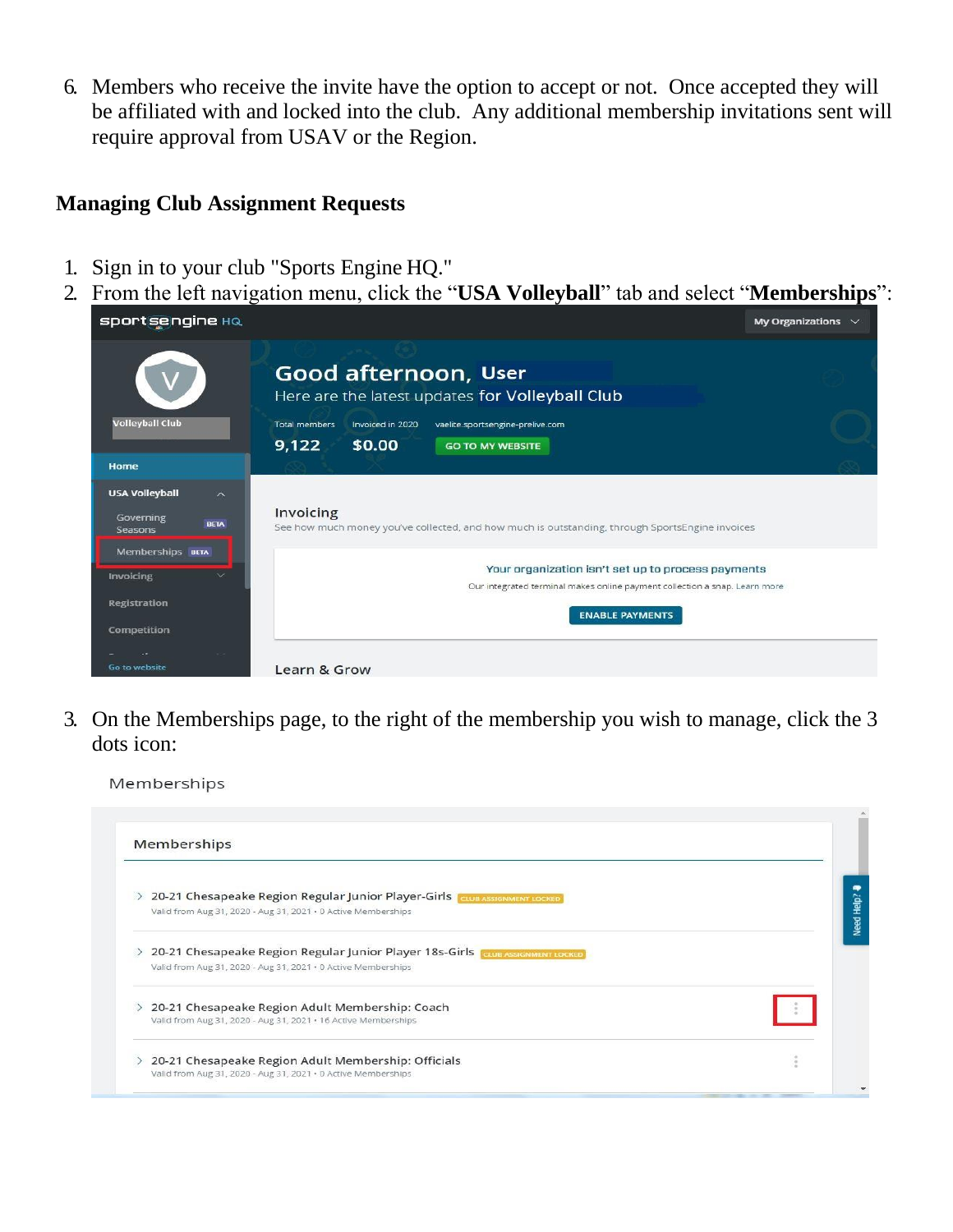### 4. Select the "Manage Club Assignment Requests" option:

#### Memberships

|                                                               |                                                                                 | View Ineligible (3)             |
|---------------------------------------------------------------|---------------------------------------------------------------------------------|---------------------------------|
| $\geq$                                                        | 20-21 Chesapeake Region Regular Junior Player-Girls   GLUB ASSIGNMENT LOCKED    |                                 |
|                                                               | Valid from Aug 31, 2020 - Aug 31, 2021 · 0 Active Memberships                   | View Active Eligibility (16)    |
|                                                               |                                                                                 | View Members (16)               |
| Valid from Aug 31, 2020 - Aug 31, 2021 · 0 Active Memberships | 20-21 Chesapeake Region Regular Junior Player 18s-Girls Traus ASSIGNMENT LOCKED | Send Club Assignment Request    |
|                                                               |                                                                                 | Manage Club Assignment Requests |
|                                                               | 20-21 Chesapeake Region Adult Membership: Coach                                 |                                 |
|                                                               | Valid from Aug 31, 2020 - Aug 31, 2021 · 16 Active Memberships                  |                                 |

5. The *Membership Status* column will indicate whether or not their membership has been paid, which indicates the request has been accepted. If the contact information is not listed and -- appears in the *Email* column, this indicates that the request was sent to the member, from your Region, on behalf of your club. Once the invite is accepted, the information will populate.

 $\zeta$  Current Memberships

20-21 Chesapeake Region Adult Membership: Coach • Manage Club Assignment Requests Valid from Sep 1, 2020 - Aug 31, 2021

| Search<br>0 people selected           |                               |                  | <b>REVOKE</b><br><b>RESEND</b> |
|---------------------------------------|-------------------------------|------------------|--------------------------------|
| Name $\triangleq$                     | Membership Status $\doteqdot$ | Email            | Date Sent                      |
| Peter<br><b>PK</b><br>n               | $\sim$                        | $\sim$           | Oct 12, 2020 at 4:35 PM        |
| u                                     | $\overline{\phantom{a}}$      | blank@club.com   | Oct 11, 2020 at 9:08 PM        |
| Aaron<br>AC<br>n                      | $\sim$                        | email@server.com | Oct 11, 2020 at 5:53 PM        |
| Khoi<br>KN                            | $\sim$                        | Kv@server.com    | Oct 11, 2020 at 5:51 PM        |
| Christine<br>$\Box$<br>$\overline{a}$ | PAID                          | email@me.com     | Oct 11, 2020 at 5:49 PM        |
| Isabel<br>$\sqrt{16}$<br>n            | PAD                           | newplayer@vb.com | Oct 11, 2020 at 5:40 PM        |
|                                       |                               |                  | Oct 11, 2020 at 4:39 PM        |